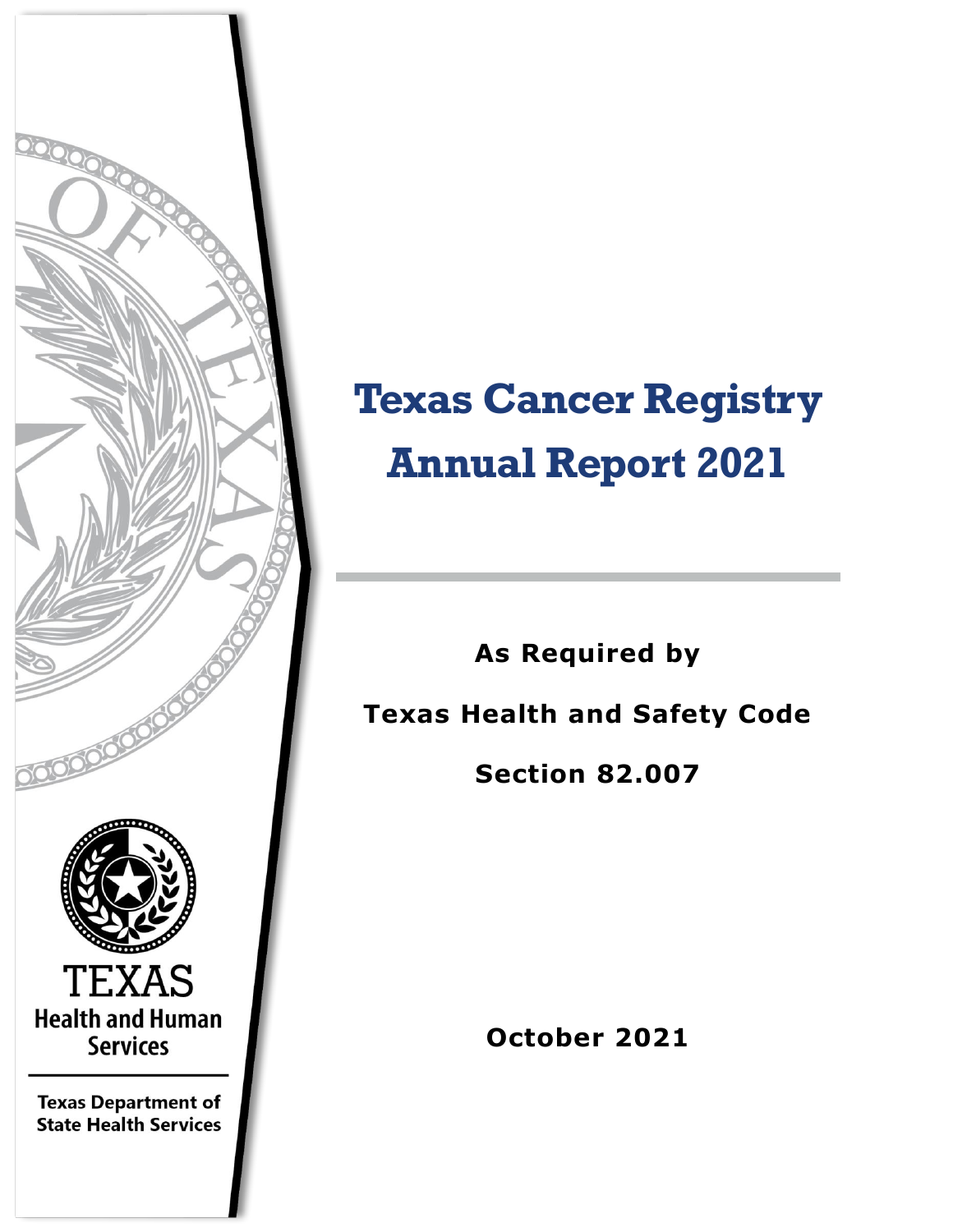# **Table of Contents**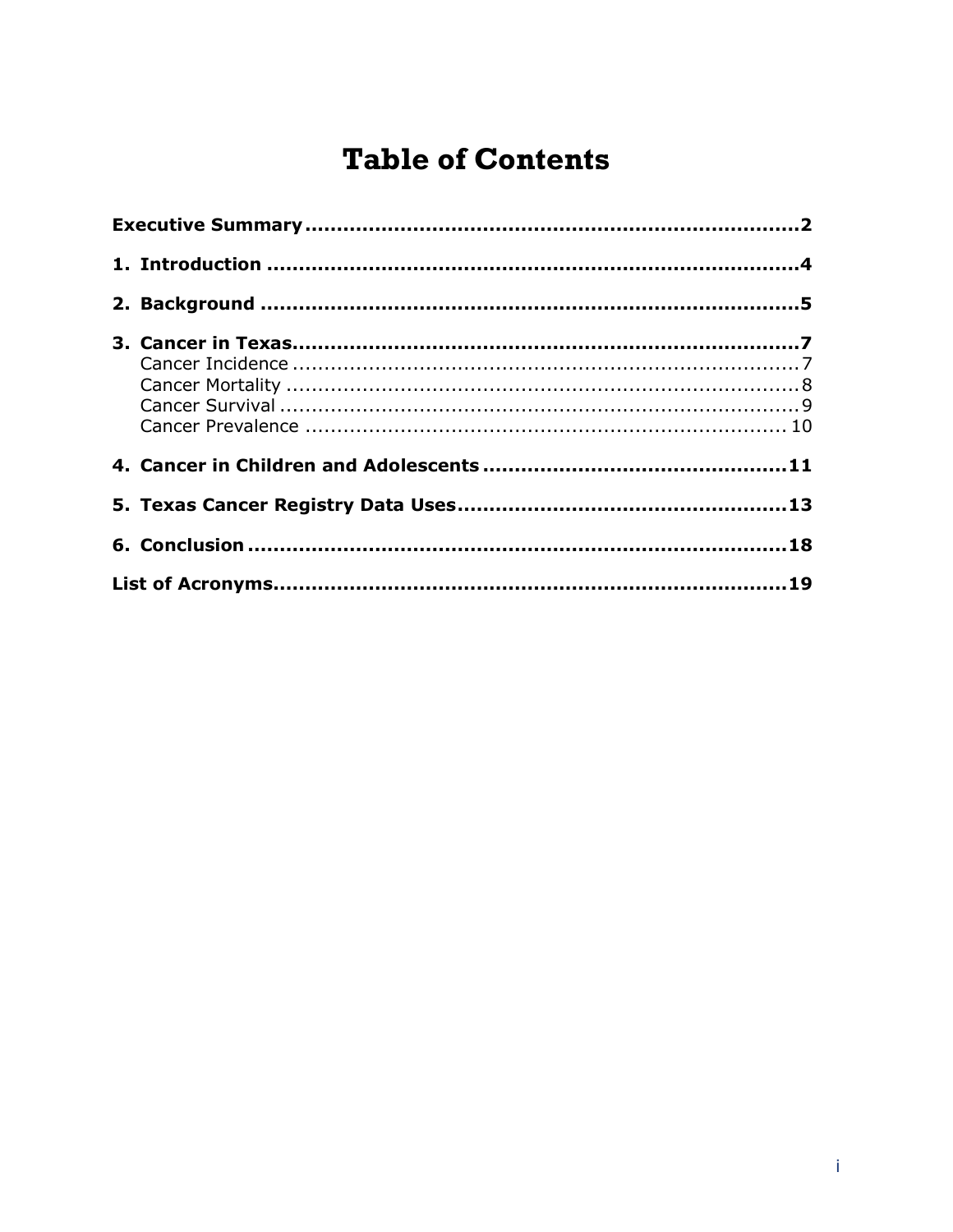#### <span id="page-2-0"></span>**Executive Summary**

The Department of State Health Services maintains the Texas Cancer Registry (TCR), as required by the Texas Cancer Incidence Reporting Act [\(Health and Safety](https://statutes.capitol.texas.gov/Docs/HS/htm/HS.82.htm)  [Code, 82.001\)](https://statutes.capitol.texas.gov/Docs/HS/htm/HS.82.htm). The TCR is a statewide population-based registry serving as the foundation for measuring the cancer burden in Texas. Data generated by the TCR assesses comprehensive cancer control efforts, health disparities, and progress in prevention, diagnosis, treatment, and survivorship. Cancer-related research cannot be adequately addressed by state and local government, academic institutions, or the private sector without the timely, complete, and accurate data provided by the TCR.

[Section 82.007](https://statutes.capitol.texas.gov/Docs/HS/htm/HS.82.htm) requires DSHS to publish information obtained under the Act in an annual report to the Legislature. The following are key findings discussed in this report.

- In 2021, an estimated 131,610 new cases of cancer will be diagnosed in Texas, and an estimated 46,353 Texans will die from cancer.
- In 2021, an estimated 1,319 new cases and 160 cancer deaths are expected to occur in Texas children – birth to 14 years. An additional 580 new cases and 77 cancer deaths are expected in Texas adolescents – 15 to 19 years.
- Breast cancer is the most commonly diagnosed cancer in women and prostate cancer for men.
- Lung cancer is the leading cause of cancer death in Texas. An estimated 10,602 lung cancer deaths are expected to occur in 2021.
- During the past two decades, lung, colorectal, and prostate cancer incidence rates have decreased. Incidence rates are increasing for uterine, thyroid, and liver cancer.
- Cancer is the second most common cause of death in Texas for adults; however, cancer was the leading cause of death in 40 Texas counties from 2015 to 2019.
- Cancer is the leading cause of disease-related death in Texas past infancy among children and adolescents ages 1 to 19 years.
- Sixty-six percent of Texans survive five years or more after being diagnosed with cancer.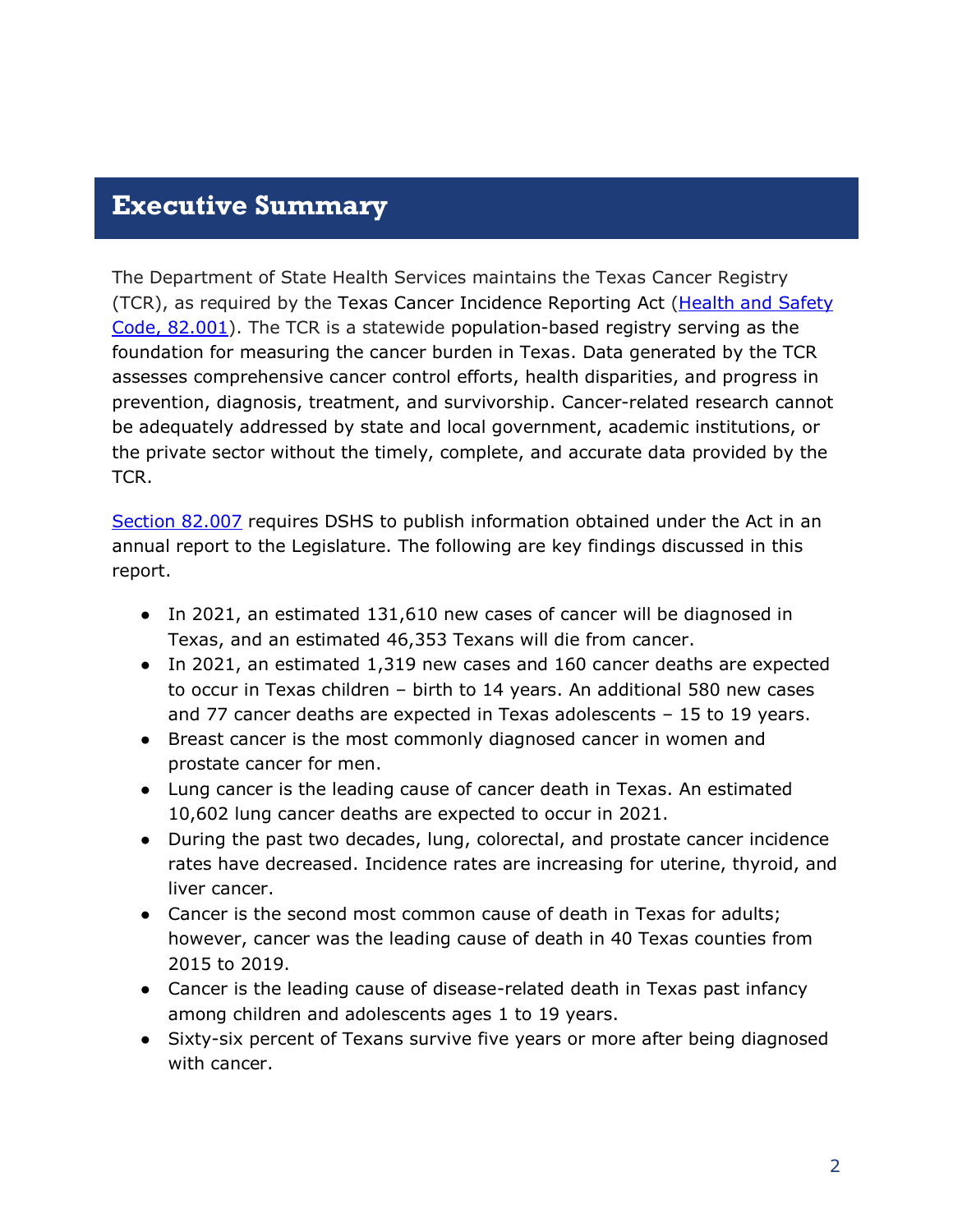● Cancer survivorship continues to increase; as of January 1, 2018, 866,712 Texans who were diagnosed with cancer in the last 23 years are alive today.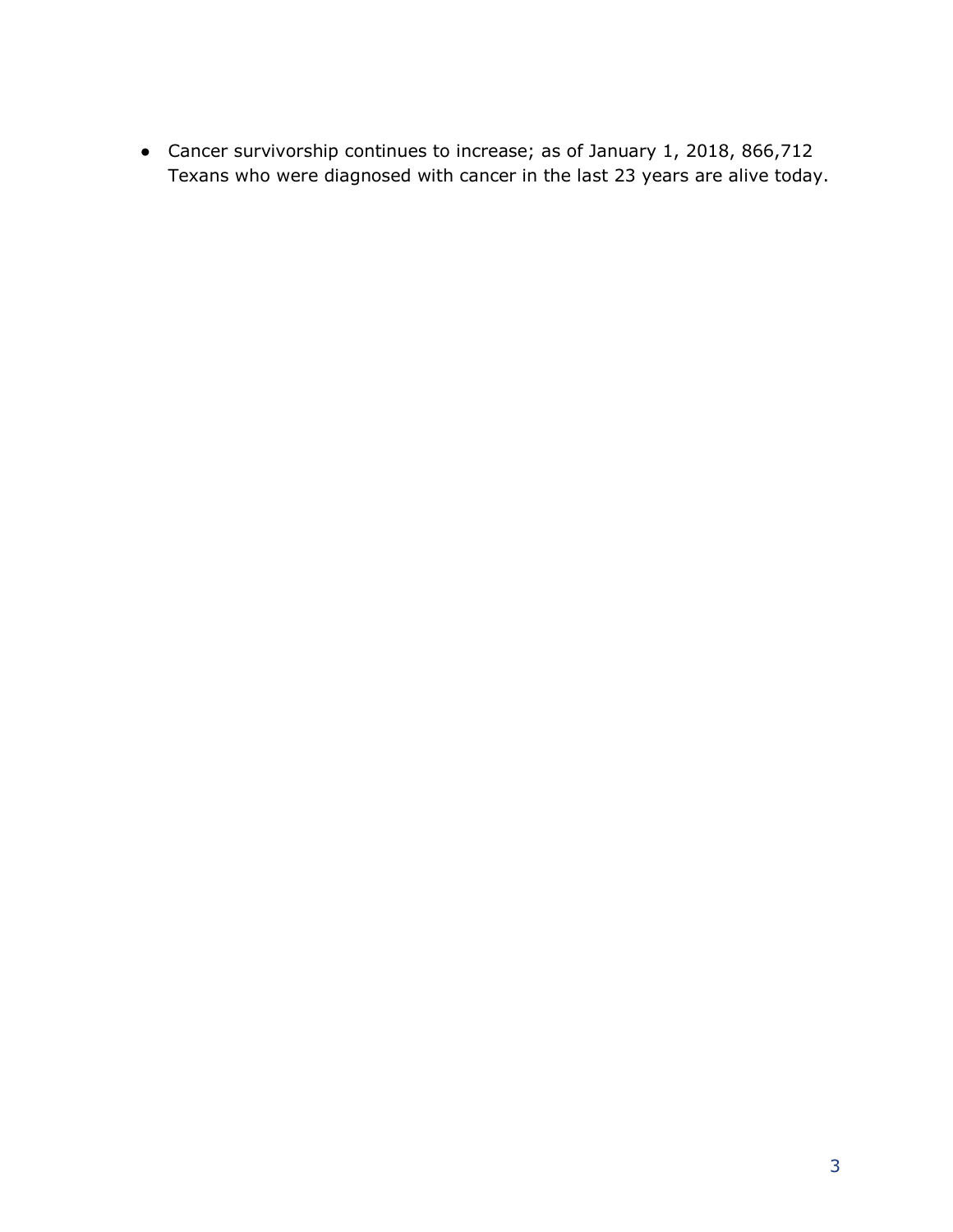### <span id="page-4-0"></span>**1.Introduction**

The Department of State Health Services maintains a cancer registry for the state which includes a record of cancer cases that are diagnosed or treated in Texas. The Department also collects information used for prevention, early detection, diagnosis, treatment, and survivorship of cancer, as required by the Texas Cancer Reporting Act (Health and Safety Code, Section 82.004). This report summarizes information collected by the Texas Cancer Registry (TCR) and reports the material to the Legislature each year by requirement of Section 82.007.

This report highlights the role of the TCR in collecting, maintaining, and disseminating accurate and current information. Cases diagnosed through 2018 – the most current data available – are used to provide an overview of key cancer statistics and estimate the number of new cases and deaths expected in 2021. Additionally, the report includes information on the different ways TCR data are used.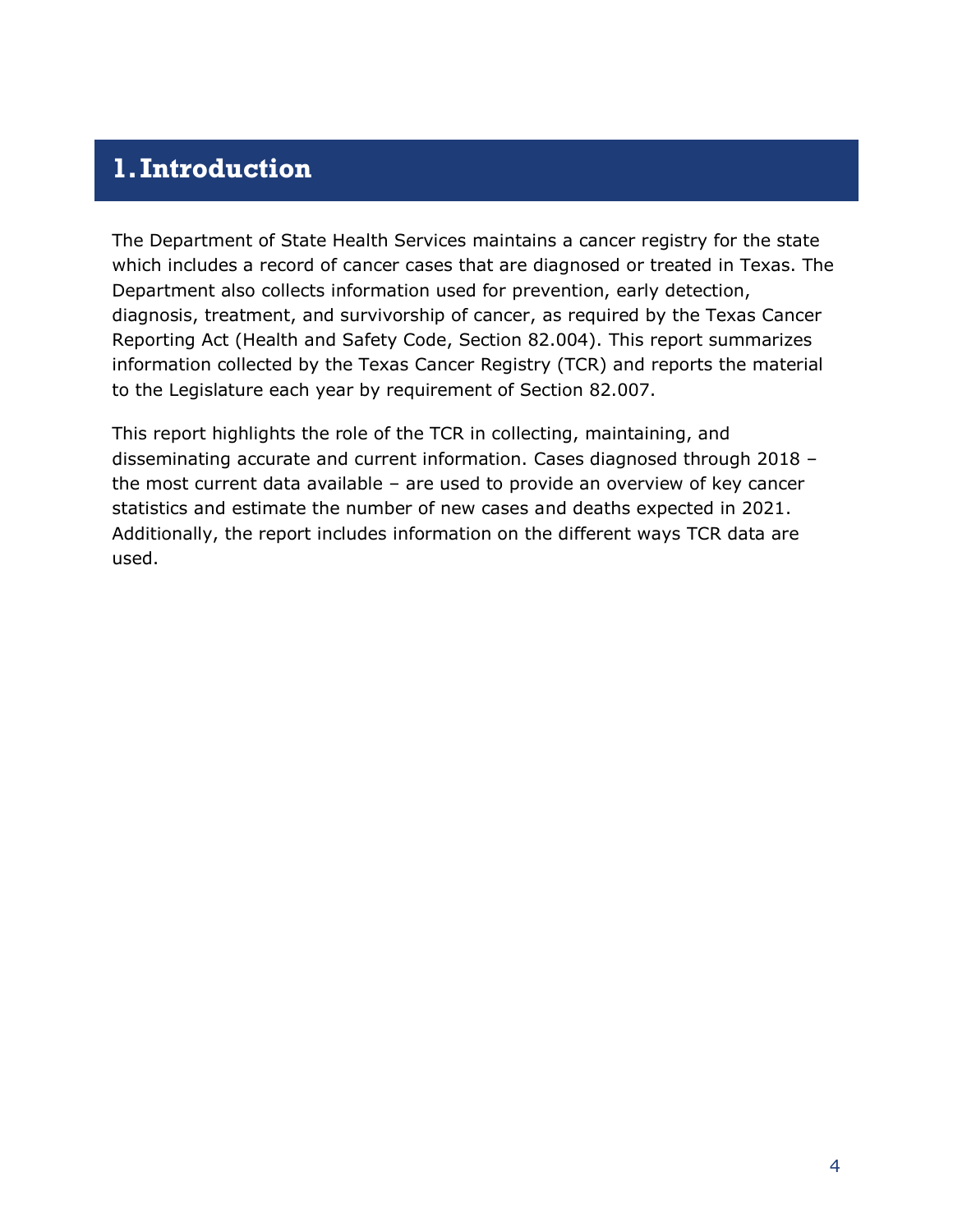### <span id="page-5-0"></span>**2.Background**

#### **Cancer Causes and Prevention**

<span id="page-5-1"></span>Cancer is not a single disease but rather a group of related diseases characterized by uncontrolled growth and spread of abnormal cells. $<sup>1</sup>$  If the spread of abnormal</sup> cells is not controlled, cancer can invade other organs and tissues. Some cancer cells spread within the body through the blood or the lymphatic system and form new tumors. Uncontrolled growth and spread of cancer can result in serious health problems and death.

Cancer is caused by both internal and external factors. Internal factors are conditions and characteristics that exist within the body, such as genetics, hormones, and immune conditions. External factors are behaviors and environmental conditions that affect health, such as tobacco use, excess body weight, infectious organisms, chemicals, and ultraviolet radiation. Often 10 or more years pass between exposure to external factors and detectable cancer. These causal factors may act together to start the development of cancer.

The American Cancer Society (ACS) estimates that at least 42 percent of cancers are preventable. This includes 19 percent that are caused by smoking and 18 percent that are attributable to a combination of excess alcohol consumption, poor nutrition, body weight, and physical inactivity.<sup>[1](#page-5-1)</sup> Certain cancers are caused by infectious agents such as viruses and bacteria, which could be prevented through treatment of the infection, behavioral changes, or vaccination.

Cancer screening can reduce the risk of developing and dying from cancer by detecting cancers early at more treatable stages. Screening has been shown to reduce mortality from cancers of the colon and rectum, breast, uterine, cervix, prostate, and lung.<sup>2</sup> Additionally, screening for colorectal and cervical cancers can find and remove growths before they have a chance to turn into cancer.

<sup>&</sup>lt;sup>1</sup> American Cancer Society. Cancer Facts & Figures 2021. Atlanta: American Cancer Society; 2021.

<sup>&</sup>lt;sup>2</sup> American Cancer Society. Cancer Prevention & Early Detection Facts & Figures 2019–2020. Atlanta: American Cancer Society; 2019.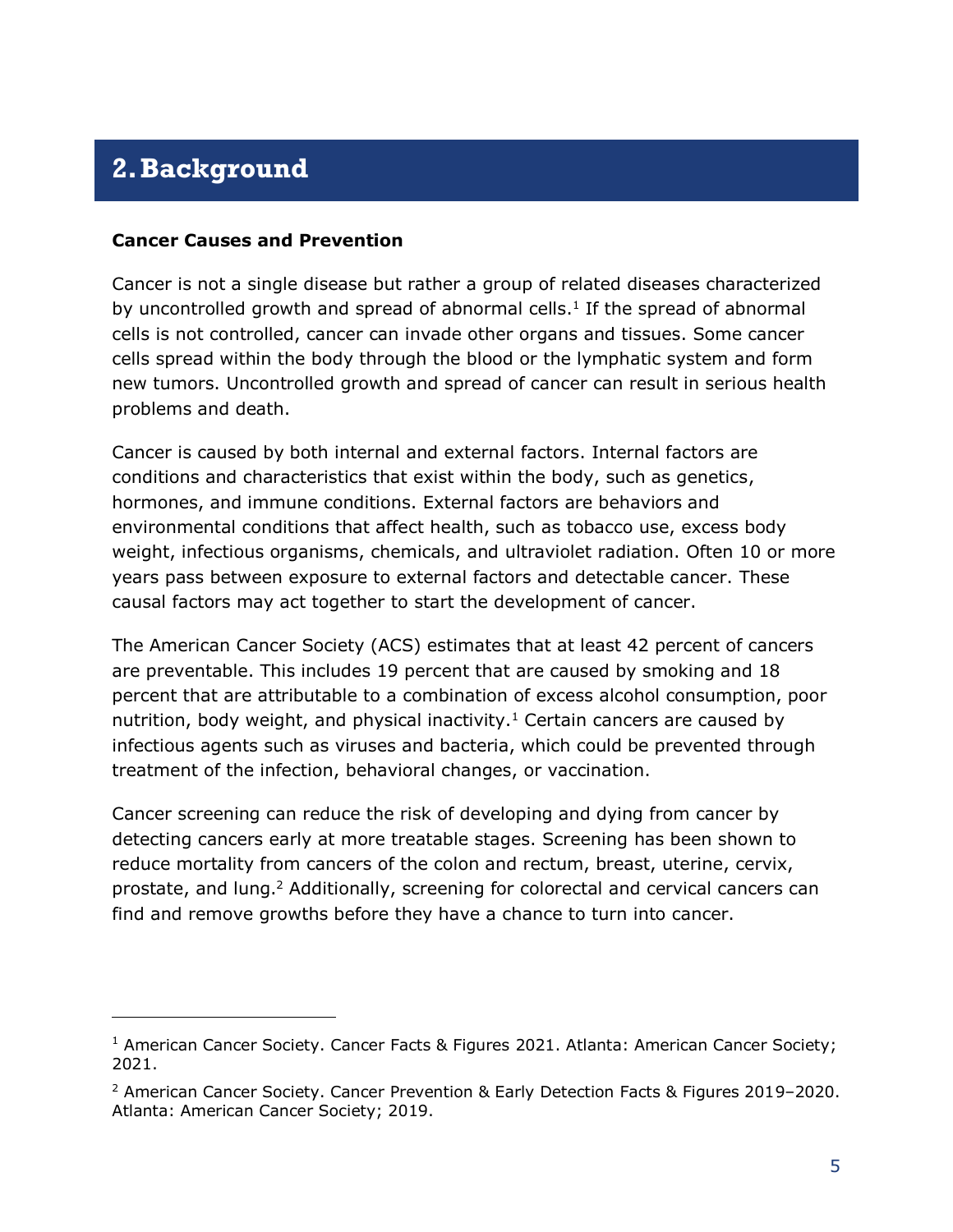For more information on the types, causes, and prevention of cancer, visit the ACS website [cancer.org.](https://www.cancer.org/)

#### **The Texas Cancer Registry**

The TCR was first established by the 66th Texas Legislature in 1979 and reauthorized by the Texas Cancer Incidence and Reporting Act in 1989.

Cancer registries collect information about cancer cases, including the location of the cancer in the body, the specific type(s) of cells affected, the spread of the disease, patient demographics, mortality rates, and the ultimate cause of death. This information is used to monitor the cancer burden in the population, identify trends and patterns, and high-risk groups and behaviors. This information is also used by public health officials and policymakers to guide the planning of cancer control programs and prioritize resources.

The TCR is one of the largest cancer registries in the United States. Over 305,876 reports of cancer were received in 2020 from more than 550 hospitals, cancer treatment centers, ambulatory surgery centers, and pathology laboratories across Texas. Of these, 12,578 reports were for out-of-state residents. These reports are sent to their residing state cancer registry, providing a significant contribution to the national cancer surveillance system. Similarly, the TCR receives reports of Texans diagnosed with cancer outside of Texas from other state cancer registries.

The TCR first met the Centers for Disease Control and Prevention's (CDC) "high quality" data standards in 2004 and achieved Gold Certification from the North American Association of Central Cancer Registries (NAACCR) in 2006. The data standards and gold certification have been maintained each year since, except in 2013 when the TCR received NAACCR Silver Certification.

In 2021, the TCR joined the National Cancer Institute's Surveillance, Epidemiology and End Results (SEER) Program. The TCR is one of twelve state registries funded by both SEER and CDC's National Program of Cancer Registries. The SEER contract provides about \$8.9 million in funding for TCR over seven years. The Cancer Prevention and Research Institute of Texas also provides funding to the TCR.

More information can be found at [dshs.texas.gov/tcr.](https://www.dshs.texas.gov/tcr/)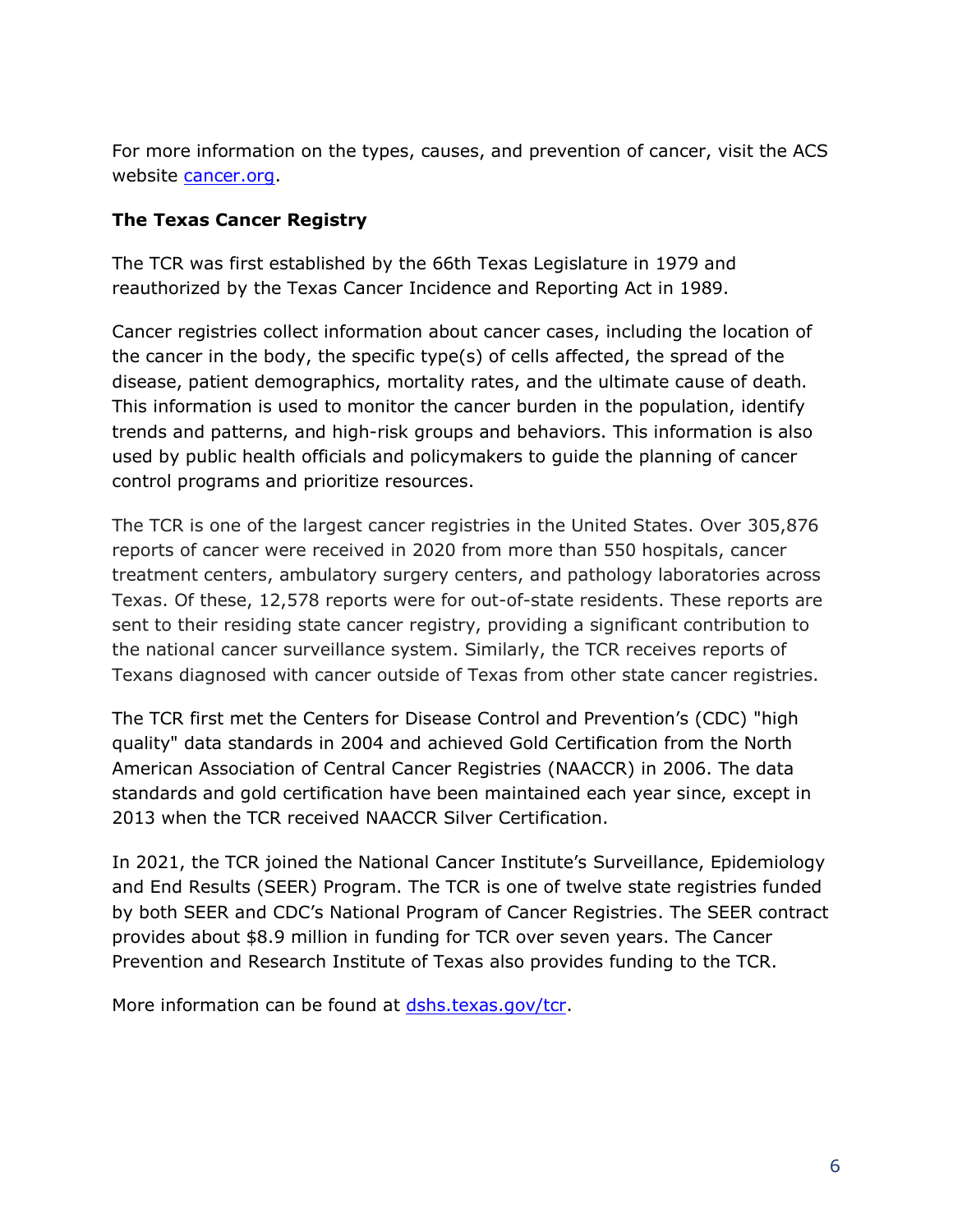### <span id="page-7-0"></span>**3.Cancer in Texas**

The Texas Cancer Registry (TCR) examines cancer incidence, mortality, survival, and prevalence to assess the burden of cancer in Texas.

*Incidence* is the number of new cancers diagnosed, and *mortality* is the number of new cancer deaths occurring in a specified population during a year. Incidence and mortality rates are most often expressed as the number of new cases or deaths, respectively, per 100,000 individuals in the population at risk. Childhood cancer rates are typically presented as the number of cases or deaths per one million children.

Because cancer incidence and mortality increase with age, incidence and mortality are commonly expressed as age-adjusted rates. Age-adjusted rates allow for fairer evaluations between groups with different age distributions. The age-adjusted incidence rate in 2018 of all cancers in Texas is 409 cases per 100,000 population.

*Cancer survival* is assessed using the percentage of cancer patients who have survived for a certain period of time after their cancer diagnosis for example, *fiveyear relative survival* is a commonly used measure of cancer survival. This represents the percentage of cancer patients who have survived for five years after diagnosis compared to the expected survival of people without cancer.

*Cancer prevalence* estimates the number of people alive on a certain date who have ever been diagnosed with cancer.

### <span id="page-7-1"></span>**Cancer Incidence**

The TCR used Texas cancer incidence data from 1995 to 2018 to estimate the number of new invasive cancer cases expected to be diagnosed in 2021. This method accounts for expected delays in case reporting and considers geographic variations in sociodemographic and lifestyle factors, medical settings, and cancer screening behaviors as predictors of incidence.<sup>3</sup>

 $3$  Zhu L, et al. Predicting US- and state-level cancer counts for the current calendar year. Cancer 2012; 118(4):1100-9.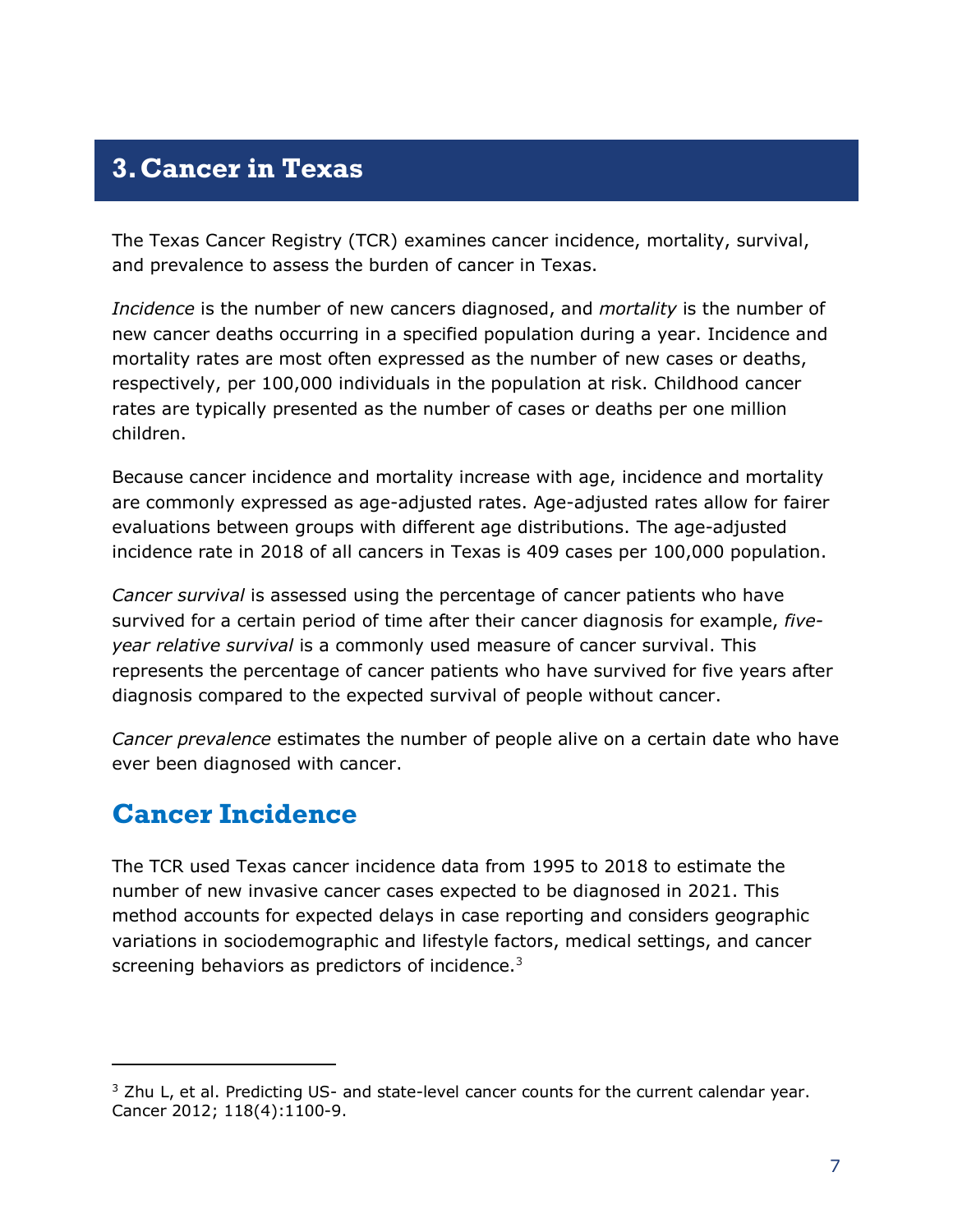In 2021, an estimated 131,610 new cancer cases are expected to be diagnosed in Texas. Although cancer incidence rates overall are declining, the number of newly diagnosed cancer cases continues to increase with the aging and growth of the Texas population. This trend is seen throughout the United States (US).

For women in both the US and Texas, breast cancer is the most commonly diagnosed cancer. In Texas women, an estimated 18,968 cases are expected to be diagnosed in 2021, followed by lung cancer (7,140 cases) and colorectal cancer (5,313 cases). The fourth and fifth leading cancers in women are cancers of the uterus and thyroid.

Among men in both the US and Texas, prostate cancer is the most commonly diagnosed cancer. In Texas men, an estimated 15,459 cases are expected to be diagnosed in 2021, followed by lung cancer (8,528 cases) and colorectal cancer (6,725 cases). The fourth and fifth most commonly diagnosed cancers in men are urinary bladder cancer and kidney and renal pelvis cancer.

Over the past two decades, lung, colorectal, and prostate cancer incidence rates have markedly decreased due to reduced smoking rates and increased screenings. Though incidence rates continue to decline for many cancer types, rates are increasing for uterine, thyroid, and liver cancer. Again, similar trends are seen in the US population.

### <span id="page-8-0"></span>**Cancer Mortality**

Cancer is the second most common cause of death in both the US and Texas. From 2015 to 2019, cancer was the leading cause of death in 40 Texas counties.<sup>4</sup> The age-adjusted cancer mortality rate is 142 cancer deaths per 100,000 population. In 2021, an estimated 46,353 Texans, or over 125 people per day, are expected to die from cancer.

Lung cancer is the leading cause of cancer death in the US and Texas for males and females, accounting for 23 percent of all cancer deaths in Texas in 2021. Cigarette smoking is the leading risk factor for lung cancer. The duration of smoking and number of cigarettes smoked per day significantly impacts cancer risk. According to

<sup>4</sup> Centers for Disease Control and Prevention, National Center for Health Statistics. Underlying Cause of Death 1999–2019 on CDC WONDER Online Database, released in 2020. Accessed May 2021.<http://wonder.cdc.gov/ucd-icd10.html>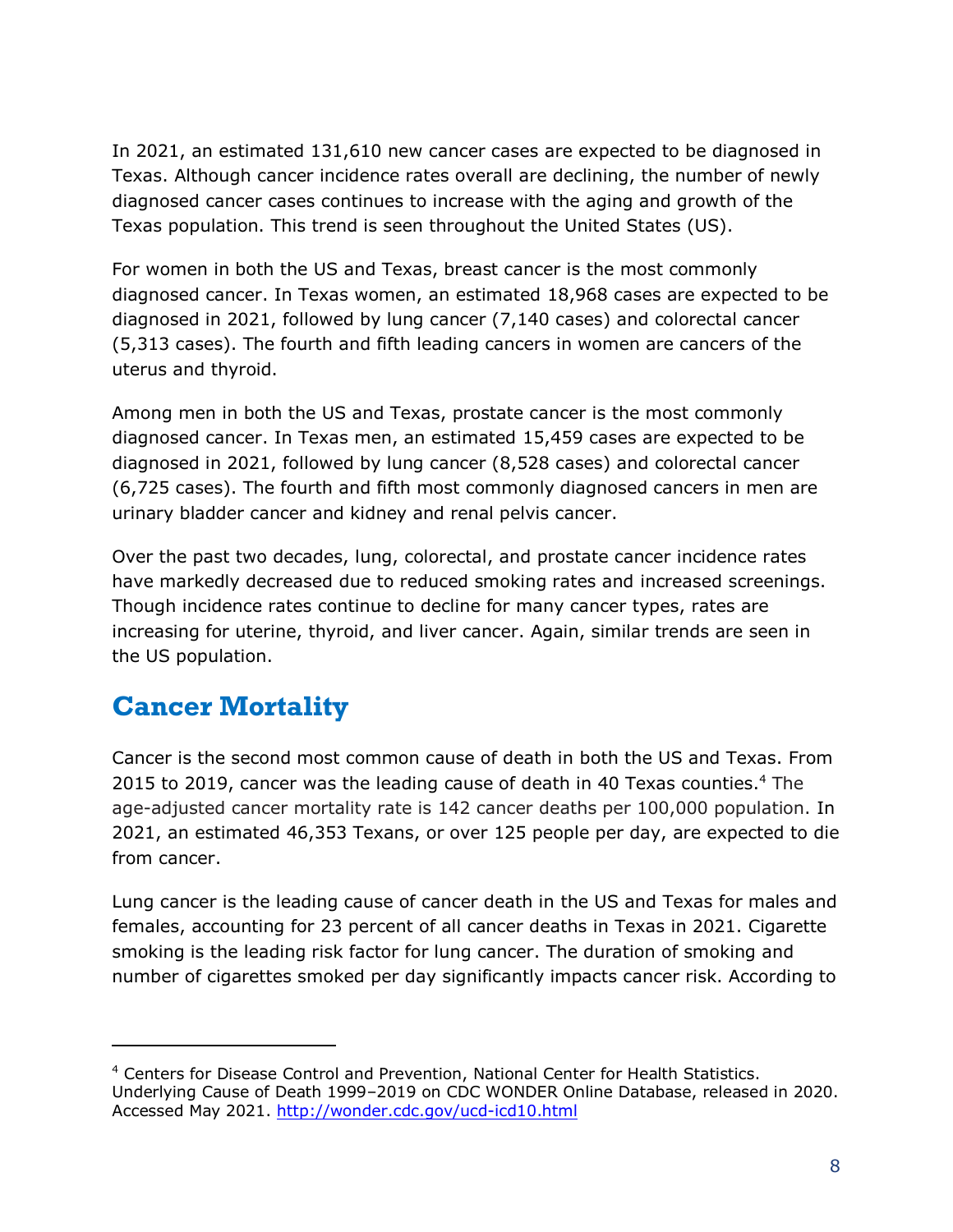the Centers for Disease Control and Prevention (CDC), 14.4 percent of adult Texans and 7.4 percent of Texas high school students currently smoke cigarettes.<sup>5</sup>

Colorectal cancer is expected to be the second leading cause of cancer death in Texas in 2021, with an estimated 4,342 deaths. Breast, pancreatic, and liver (including intrahepatic bile duct) cancers are expected to be the third, fourth, and fifth leading causes of cancer deaths in Texas.

### <span id="page-9-0"></span>**Cancer Survival**

Cancer survivors are individuals diagnosed with cancer between 1995-2017 who were alive as of January 1, 2018. An estimated 866,712 Texans are cancer survivors. Some of these individuals were cancer free, while others may have been receiving ongoing treatment.

Overall, 66 percent of Texans will meet the five-year relative survival metric. In the US, the equivalent five-year relative survival is 68 percent. However, survival rates vary significantly by cancer type and stage at diagnosis.

The following key statistics highlight five-year relative survival rate variation in Texas.

- For patients diagnosed with localized cancer the survival rate is 89 percent.
- If cancer has spread to surrounding tissues, organs and/or regional lymph nodes the survival rate is 65 percent.
- If cancer has spread to distant organs or tissues the survival rate is 34 percent.
- Lung and bronchus, liver, and pancreatic cancers have the lowest relative survival rates among all cancers (21 percent, 19 percent, and 13 percent, respectively).
- In contrast, survival rates for the most commonly diagnosed cancers, prostate and female breast cancers, are 97 percent and 89 percent, respectively.

<sup>5</sup> Centers for Disease Control and Prevention. State Tobacco Activities Tracking and Evaluation (STATE) System. State Highlights. Accessed March 2021. [https://www.cdc.gov/statesystem/statehighlights.html.](https://www.cdc.gov/statesystem/statehighlights.html)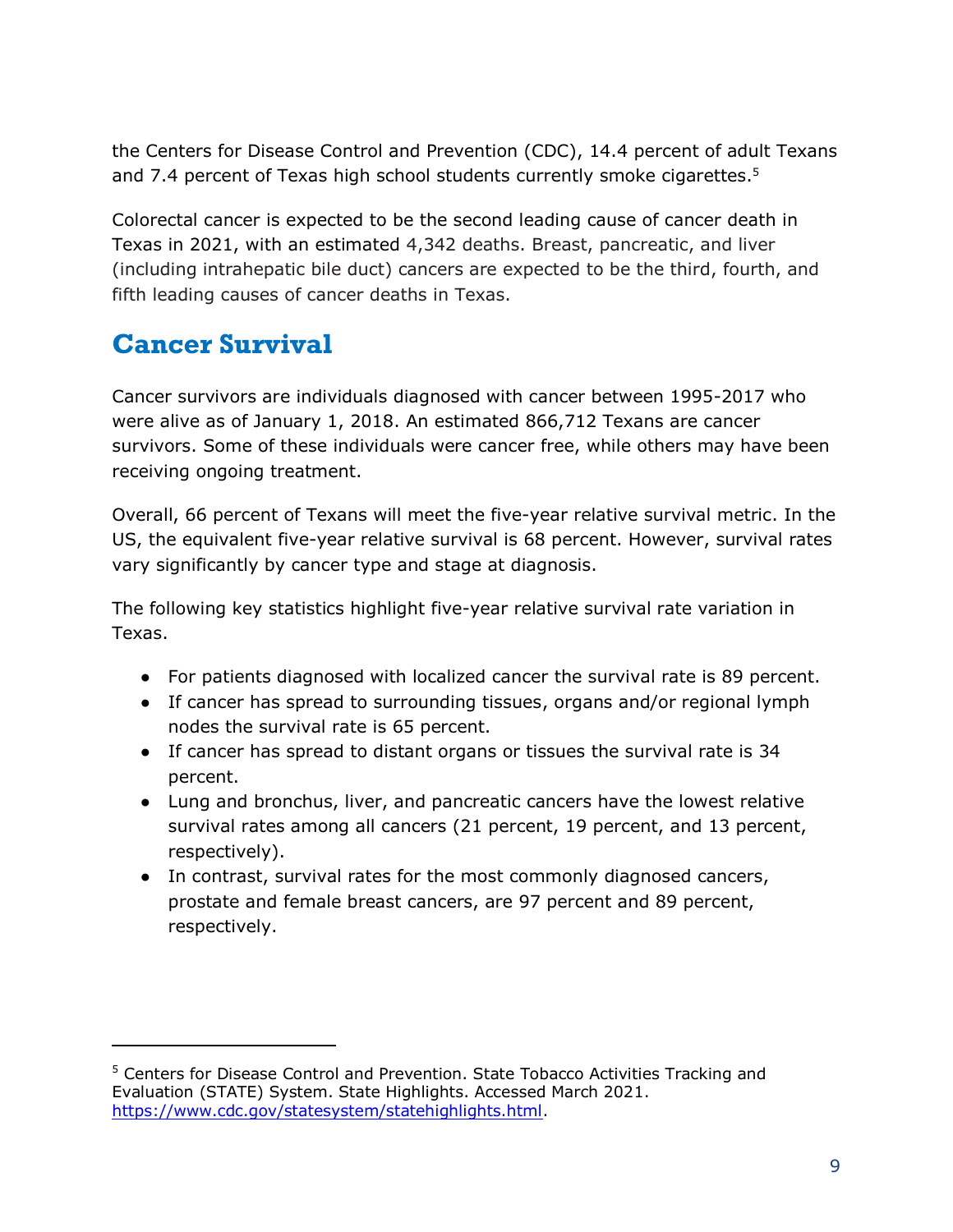### <span id="page-10-0"></span>**Cancer Prevalence**

Prevalence is a useful indicator in determining disease presence within a community, specifically assessing the number of people alive in relation to a specified time frame. An estimated 866,712 Texans were alive as of January 1, 2018 after being diagnosed with cancer between 1995-2017. Some of these individuals were cancer free, while others may have been receiving ongoing treatment.

The cancer sites with the highest number of survivors in Texas are female breast, prostate, colorectal, thyroid, kidney and renal pelvis, non-Hodgkin lymphoma, and melanoma. Prostate and female breast cancers constitute about 42 percent of the cancer survivor population.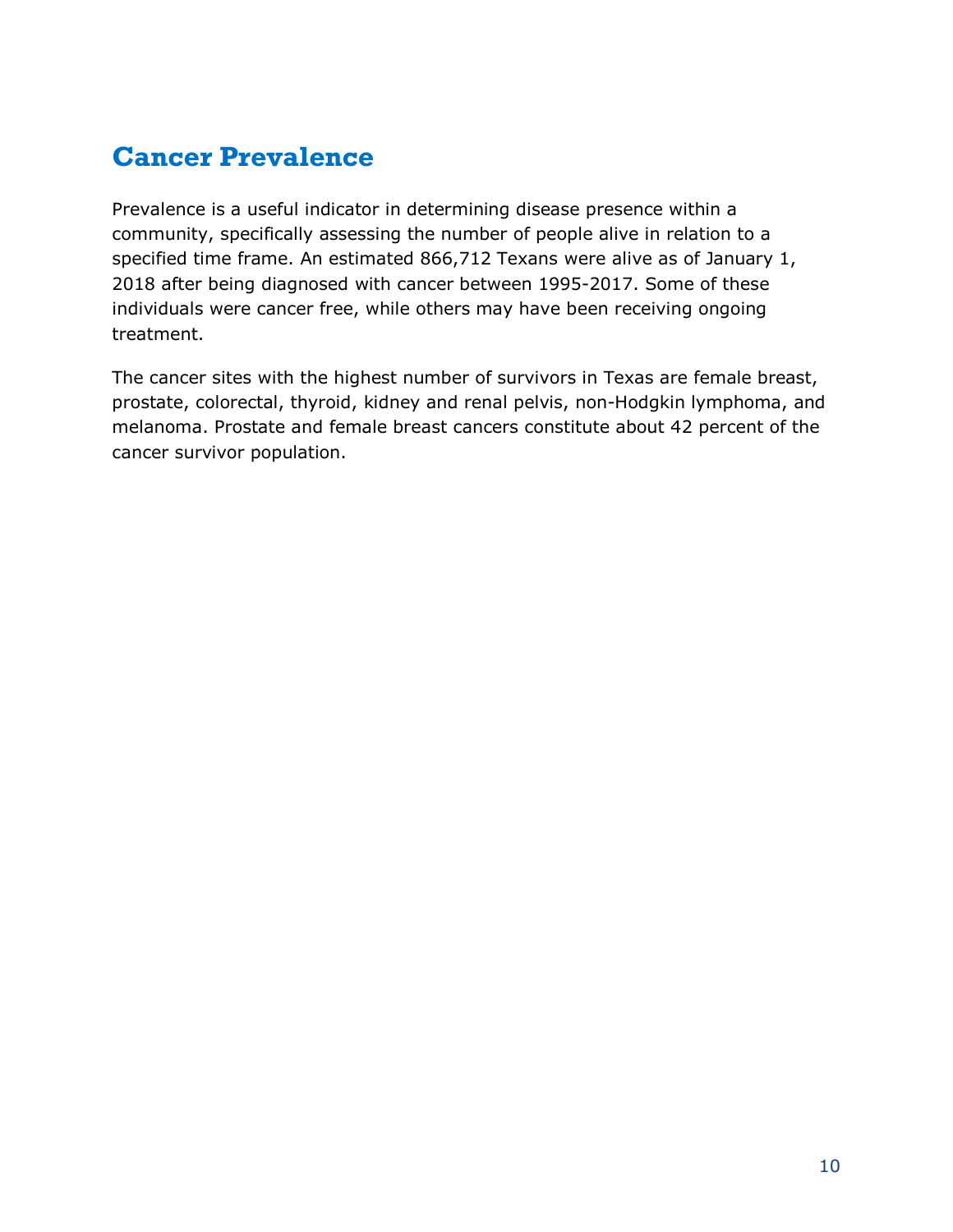### <span id="page-11-0"></span>**4.Cancer in Children and Adolescents**

Cancers that develop in children are often different than those that develop in adults. Unlike many cancers in adults, childhood cancers are not strongly linked to lifestyle or environmental risk factors. $6$  The causes of most childhood cancers are unknown. Only a small percentage of childhood cancers are attributed to inherited genetic alternations, making identification of molecular and genetic targets for treatment options particularly challenging. <sup>7</sup> Developing less toxic treatment with fewer long-term adverse effects is another key challenge for childhood cancers and a focus of current research.<sup>7</sup>

Cancer is the leading cause of disease-related death in Texas past infancy among children (birth to 14 years) and adolescents (15 to 19 years). In 2021, an estimated 1,319 new cases and 160 cancer deaths are expected to occur among children-), and an additional 580 new cases and 77 cancer deaths are expected among adolescents.

The annual cancer incidence rate among children in Texas is 195 cases per 1 million population. The five most prevalent childhood cancers in the US and Texas are leukemias, followed by brain and central nervous system cancers, lymphomas, soft tissue sarcomas, and neuroblastoma.

The annual cancer incidence rate among adolescents in Texas is 264 cases per 1 million population. Among this group, the most common cancers are

- Brain and central nervous system cancers;
- Other malignant epithelial neoplasms and melanomas (of which thyroid carcinoma is the predominant cancer in this category);
- Lymphomas;

 $6$  American Cancer Society. What Are the Differences between Cancers in Children and Adults? 2019. Accessed March 2021. [https://www.cancer.org/cancer/cancer-in](https://www.cancer.org/cancer/cancer-in-children/differences-adults-children.html)[children/differences-adults-children.html.](https://www.cancer.org/cancer/cancer-in-children/differences-adults-children.html)

 $^7$  National Cancer Institute. Childhood Cancer Research. 2019. Accessed March 2021. [https://www.cancer.gov/research/areas/childhood.](https://www.cancer.gov/research/areas/childhood)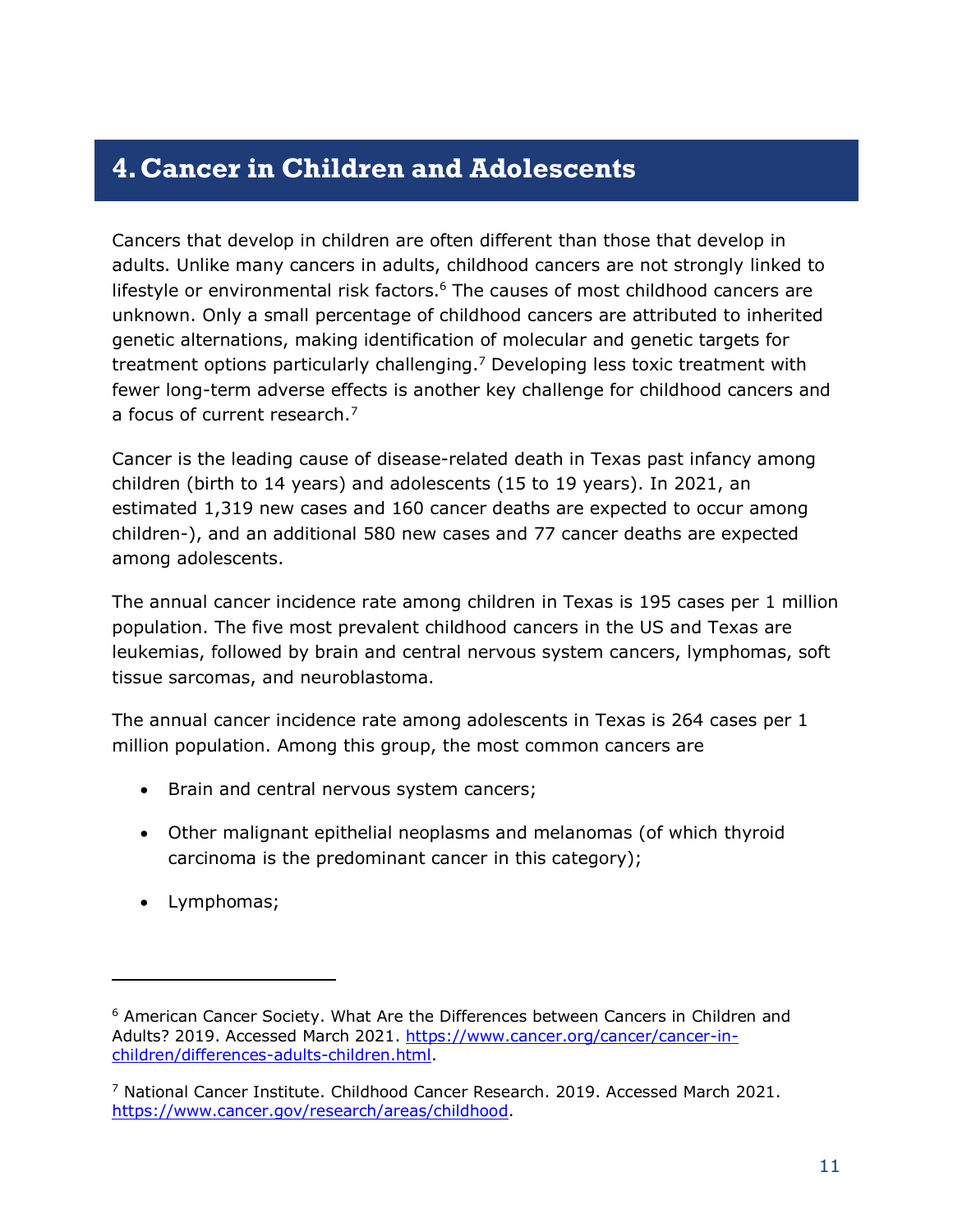- Leukemias; and
- Germ cell, trophoblastic tumors, and neoplasms of the gonads.

These five cancer types are also the most common among adolescents in the US.

The relative five-year survival rate among children and adolescents diagnosed with cancer is approximately 85 percent. An estimated 23,987 Texans are survivors of childhood and adolescent cancer. These are Texans diagnosed with childhood and adolescent cancer between 1995–2017 who were alive as of January 1, 2018.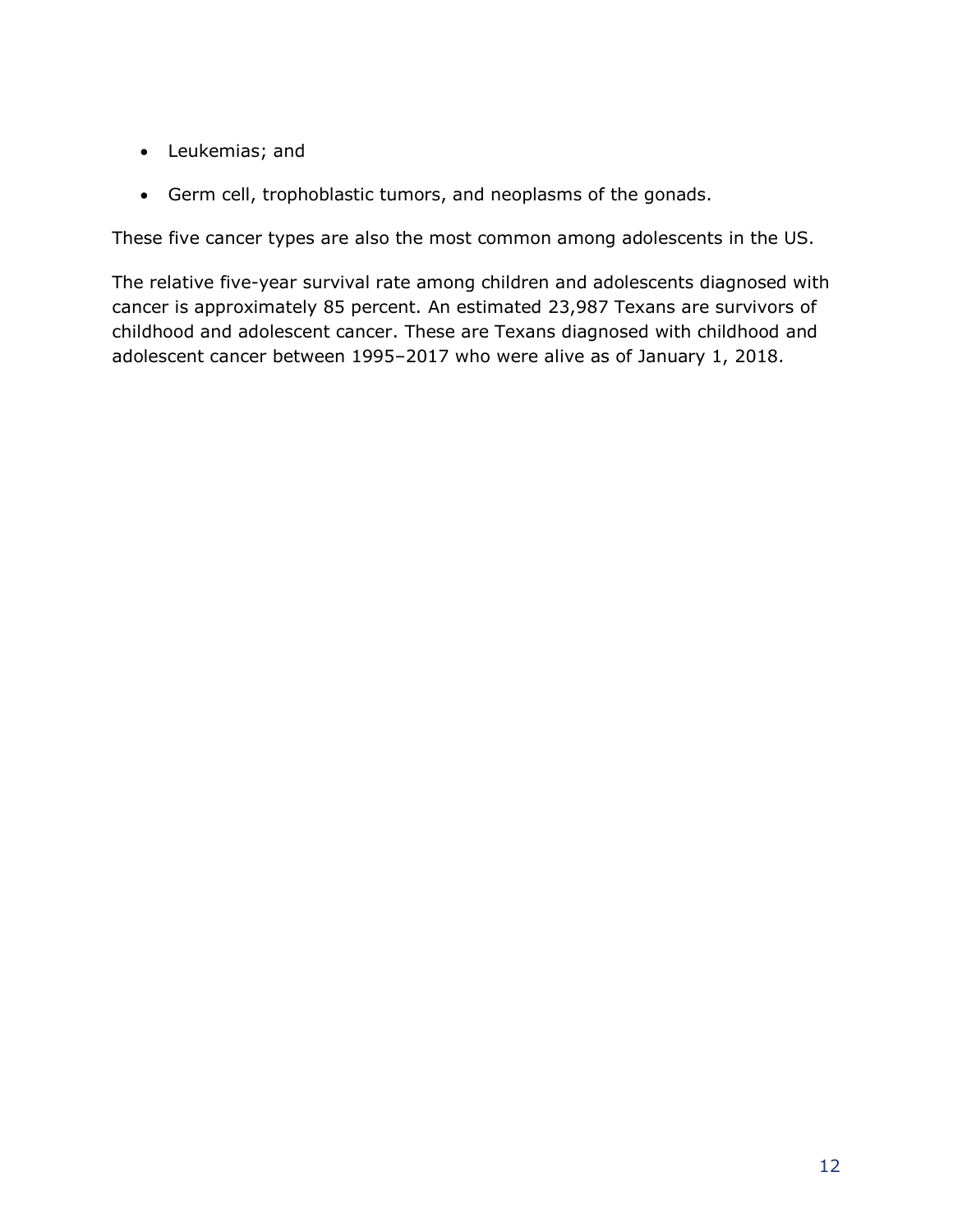### <span id="page-13-0"></span>**5.Texas Cancer Registry Data Uses**

The following section outlines the many uses of Texas Cancer Registry (TCR) data. More information can be found at [dshs.texas.gov/tcr.](https://www.dshs.texas.gov/tcr/)

#### **Health Care Management**

Hospital and cancer treatment center administrators use TCR data to evaluate patient services and identify patterns. These data are crucial for planning resource allocation and staff recruitment. Administrators can examine reports that identify changes in care over time and evaluate referral patterns to see when patients are directed or choose to be treated at health care centers.

#### **Cancer Surveillance**

Cancer surveillance enables health professionals to evaluate and address the cancer burden in a population. Public health professionals, health care providers, researchers, policy makers, and others use TCR data to assess patterns in cancer occurrence, detect important trends, evaluate the impact of cancer prevention programs, and allocate resources.

#### **Cancer Research**

In 2020, TCR staff completed 435 data requests from customers both in state and across the country. There were also 12,808 web-based queries for TCR cancer statistics in 2020. The web-based query system provides cancer incidence and mortality rates, counts, and maps.<sup>8</sup>

TCR data are requested and queried for the following primary purposes.

- Comprehensive cancer control planning
- Health event investigations
- Epidemiologic studies
- Collaboration with cancer screening programs
- Study of incidence and mortality by stage, geographic area, or other factors

<sup>&</sup>lt;sup>8</sup> Web Query Tool: Selectable Cancer Incidence/Mortality Rates and Mapping. Texas Cancer Registry, Texas Department of State Health Services. [http://www.cancer-rates.info/tx/.](http://www.cancer-rates.info/tx/)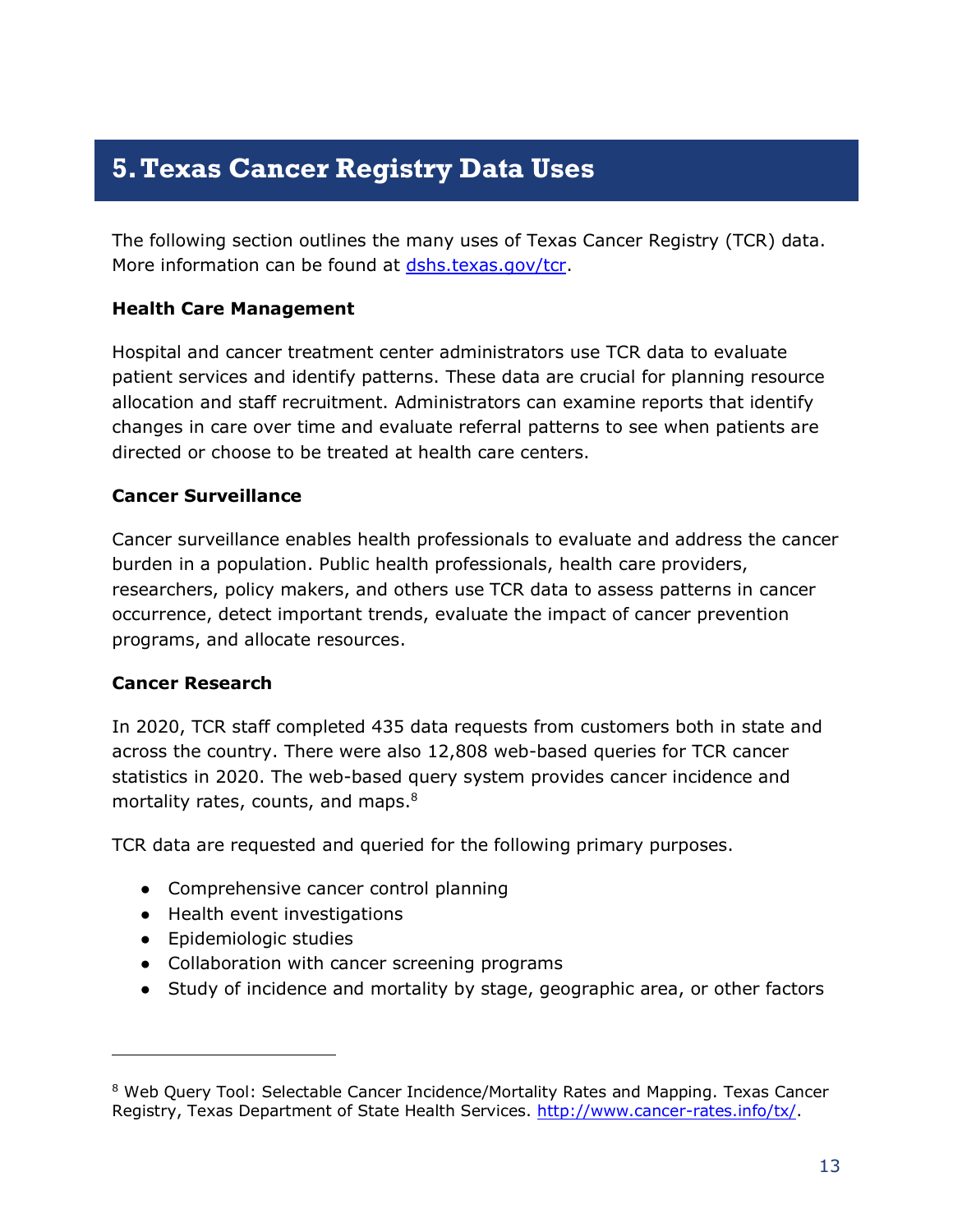- Comparative effectiveness of various cancer care interventions
- Needs assessments and program planning and evaluation

#### **Epidemiology Studies**

Epidemiologic studies are crucial for identifying risk factors and determining optimal treatment approaches to clinical practice. The TCR provides data that support epidemiologic studies on the causes of cancer, cancer prevention and control, and cancer survivorship. While the TCR does not provide financial support for research, TCR data makes a significant amount of cancer epidemiology research possible.

TCR data are used to describe the demographic characteristics of people who develop a specific type of cancer, compare the cancer burden to other public health issues, evaluate trends in cancer incidence and mortality over time, and examine factors affecting cancer survival outcomes.<sup>9,10,11,12,13</sup> For example, a recent study identified that Non‐Hispanic populations in Texas had a higher risk of developing any type of blood cancer compared with Hispanic populations, while Hispanic population had a higher incidence of acute lymphoblastic leukemia. 14

Some of the largest, longest, and most well-known cohort studies statewide, nationally and internationally are supported with TCR data. For these epidemiologic studies, TCR staff conduct regular data linkages to provide accurate and high-

 $12$  Durmus N, et al. Characteristics of Cancer Patients in the World Trade Center Environmental Health Center. Int. J. Environ. Res. Public Health 2020; 17(19), 7190.

 $9$  El-Serag H, et al. Texas Has the Highest Hepatocellular Carcinoma Incidence Rates in the USA. Digestive Diseases and Sciences 2021; 66:912–916.

 $10$  Ambe, S, et al. Incidence of Primary Central Nervous System Tumors Among the Hispanic Population in Texas 1995–2013. Cureus 2020; 12(9), e10235.

 $11$  Murphy C, et al. Disparities in Cancer Survival among Adolescents and Young Adults: A Population-Based Study of 88,000 Patients. JNat Cancer Inst 2021; doi: 10.1093/jnci/djab006.

 $13$  Schraw, J, et al. Area deprivation is associated with poorer overall survival in children with acute lymphoblastic leukemia. Pediatr Blood Cancer 2020; e28525.

<sup>&</sup>lt;sup>14</sup> Bencomo-Alvarez, AE, et al. Ethnic and border differences on blood cancer presentation and outcomes: A Texas population-based study. Cancer 2020; 127(7): 1068–1079.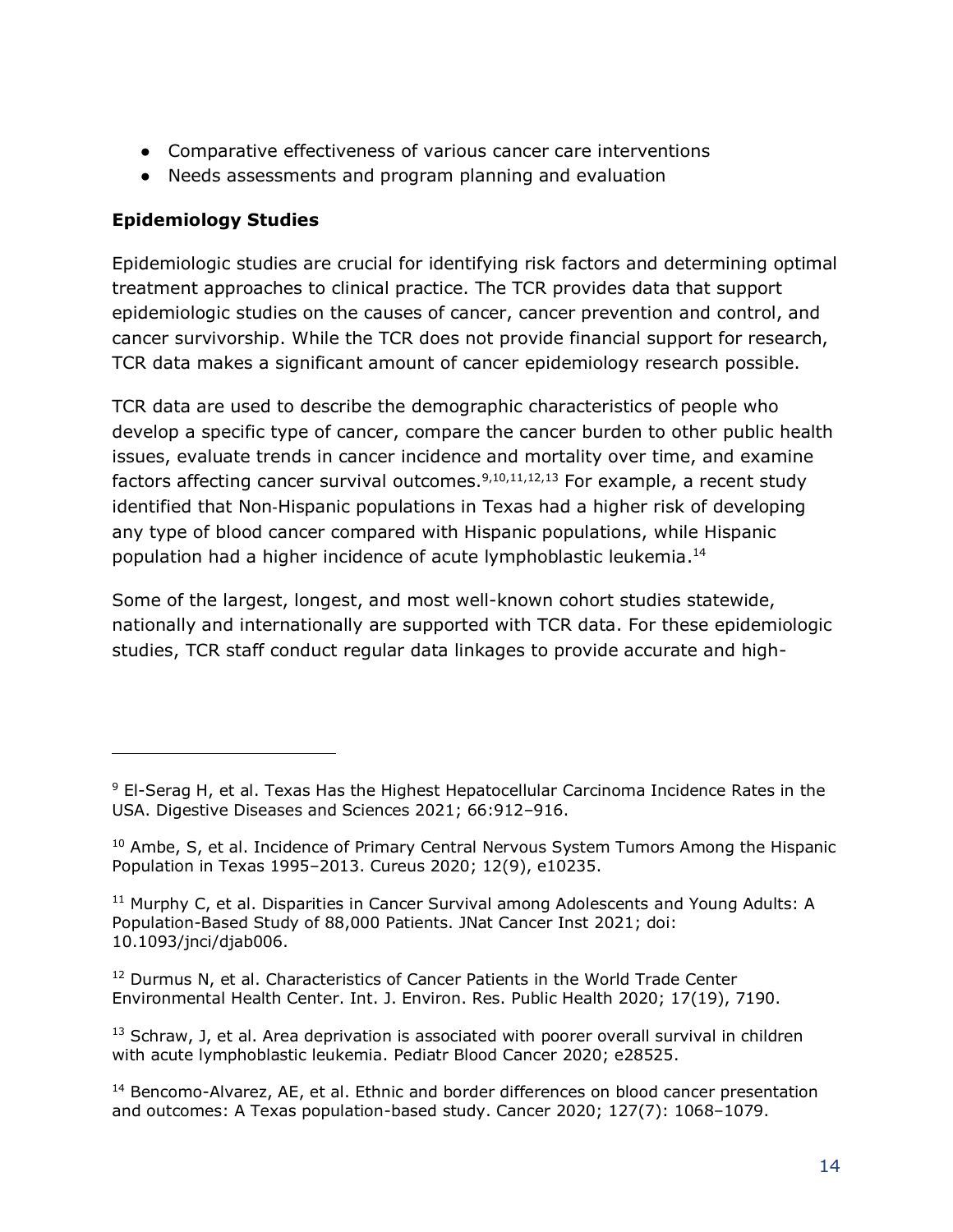quality cancer outcome data. Many of these large cohort studies are examining the effect of lifestyle factors and modifiable behaviors on cancer risk.<sup>15,16,17</sup>

For example, the National Institutes of Health-American Association of Retired Persons (NIH-AARP) Diet and Health Study is designed to examine the relationship between diet and cancers.<sup>18</sup> To help the researchers achieve their study aims, TCR staff conduct a data linkage approximately every two years. A recent publication from this study showed that diets high in whole grains and other foods containing fiber are associated with lower rates of colorectal cancer.<sup>19</sup>

TCR staff conduct data linkages to examine other research topics, including the risk of childhood cancer among children conceived via in vitro fertilization, the association between birth defects and cancer risk, and the risk of cancer among individuals infected with human immunodeficiency virus. $20,21,22$ 

 $17$  Petrick, JL, et al. A Prospective Analysis of Intake of Red and Processed Meat in Relation to Pancreatic Cancer among African American Women. Cancer Epidemiology, Biomarkers & Prevention 2020, 29(9); 1775–1783.

<sup>18</sup> National Cancer Institute. NIH-AARP Diet and Health Study. 2021. Accessed July 2021. https://dietandhealth.cancer.gov/

 $19$  Hullings A, et al. Whole grain and dietary fiber intake and risk of colorectal cancer in the NIH-AARP Diet and Health Study cohort. Am J Clin Nutr 2020; 112(3):603–612.

 $20$  Luke, B, et al. Assessment of Birth Defects and Cancer Risk in Children Conceived via In Vitro Fertilization in the US. JAMA Network Open 2020; 3(10), e2022927.

 $15$  Shah SC, et al. Magnesium intake is associated with a reduced risk of incident liver cancer, based on an analysis of the NIH-American Association of Retired Persons (NIH-AARP) Diet and Health Study prospective cohort. Am J Clin Nutr 2021; 113(3); 630–638.

 $16$  Fraser GE, et al. Dairy, soy, and risk of breast cancer: those confounded milks. International Journal of Epidemiology 2020; 49(5); 1526–1537.

 $21$  Schraw, JM, et al. (2020). Cancer diagnostic profile in children with structural birth defects: An assessment in 15,000 childhood cancer cases. Cancer 2020; 126(15), 3483– 3492.

<sup>&</sup>lt;sup>22</sup> Coghill AE, et al. Risk of breast, prostate, and colorectal cancer diagnoses among HIVinfected individuals in the United States. J Natl Cancer Inst 2018; 110(9): 959–966.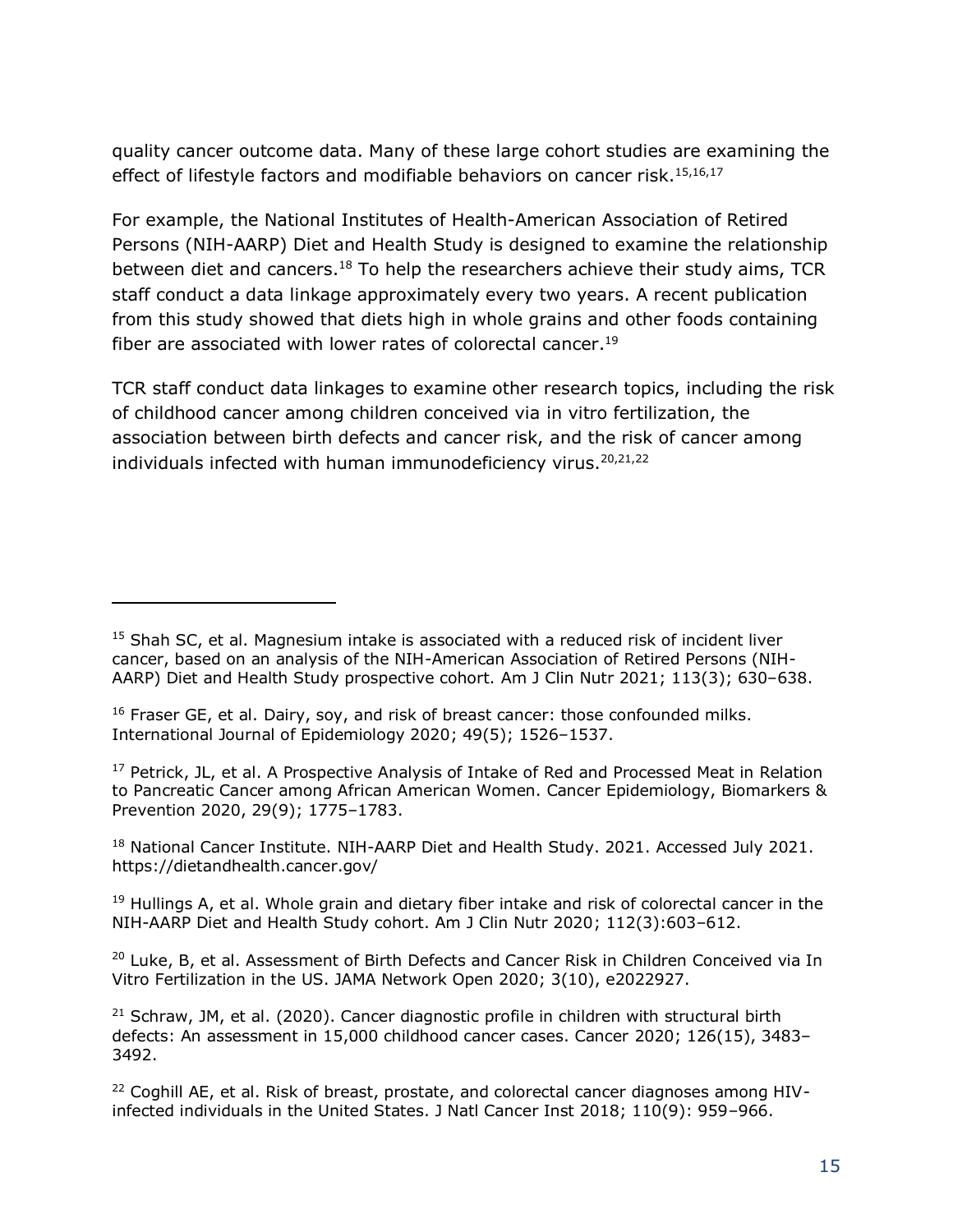Additionally, TCR data have been used in tandem with data from 322 other population-based registries in 71 countries to better understand worldwide survival rates for different cancers as a part of the CONCORD-3 study.<sup>23</sup>

#### **Community Efforts**

TCR staff work locally with a diverse group of partners to provide data in support of community efforts, such as public awareness, education, and fundraising. Partner examples include the following organizations.

- Cancer Prevention and Research Institute of Texas
- American Cancer Society
- Susan G. Komen Foundation
- Make a Wish Foundation
- MD Anderson's Center for Community Engagement
- Leukemia and Lymphoma Society

#### **Cancer Cluster Investigations**

An important activity performed by cancer registries includes providing data to respond to community concerns about suspected cancer clusters. The Centers for Disease Control and Prevention (CDC) defines a cancer cluster as a greater-thanexpected number of cancer cases occurring within a group of people, geographic area, or period-of-time.<sup>24</sup>

Between 2016 and 2020, TCR data were used to complete 20 cancer cluster investigation reports. Investigation reports can be found at [dshs.texas.gov/epitox/CancerClusters.shtm.](http://dshs.texas.gov/epitox/CancerClusters.shtm)

<sup>&</sup>lt;sup>23</sup> Girardi F, Rous B, Stiller CA, Gatta G, Fersht N, Storm HH, Rodrigues JR, Herrmann C, Marcos-Gragera R, Peris-Bonet R, Valkov M, Weir HK, Woods RR, You H, Cueva PA, De P, Di Carlo V, Johannesen TB, Lima CA, Lynch CF, Coleman MP, Allemani C. The histology of brain tumours for 67,331 children and 671,085 adults diagnosed in 60 countries during 2000- 2014: a global, population-based study (CONCORD-3). Neuro Oncol. 2021 Mar 19:noab067. doi: 10.1093/neuonc/noab067. Epub ahead of print. PMID: 33738488.

<sup>&</sup>lt;sup>24</sup> Centers for Disease Control and Prevention, Investigating Suspected Cancer Clusters and Responding to Community Concerns Guidelines from CDC and the Council of State and Territorial Epidemiologists. Morbidity and Mortality Weekly Report 2013; 62(RR08):1–14.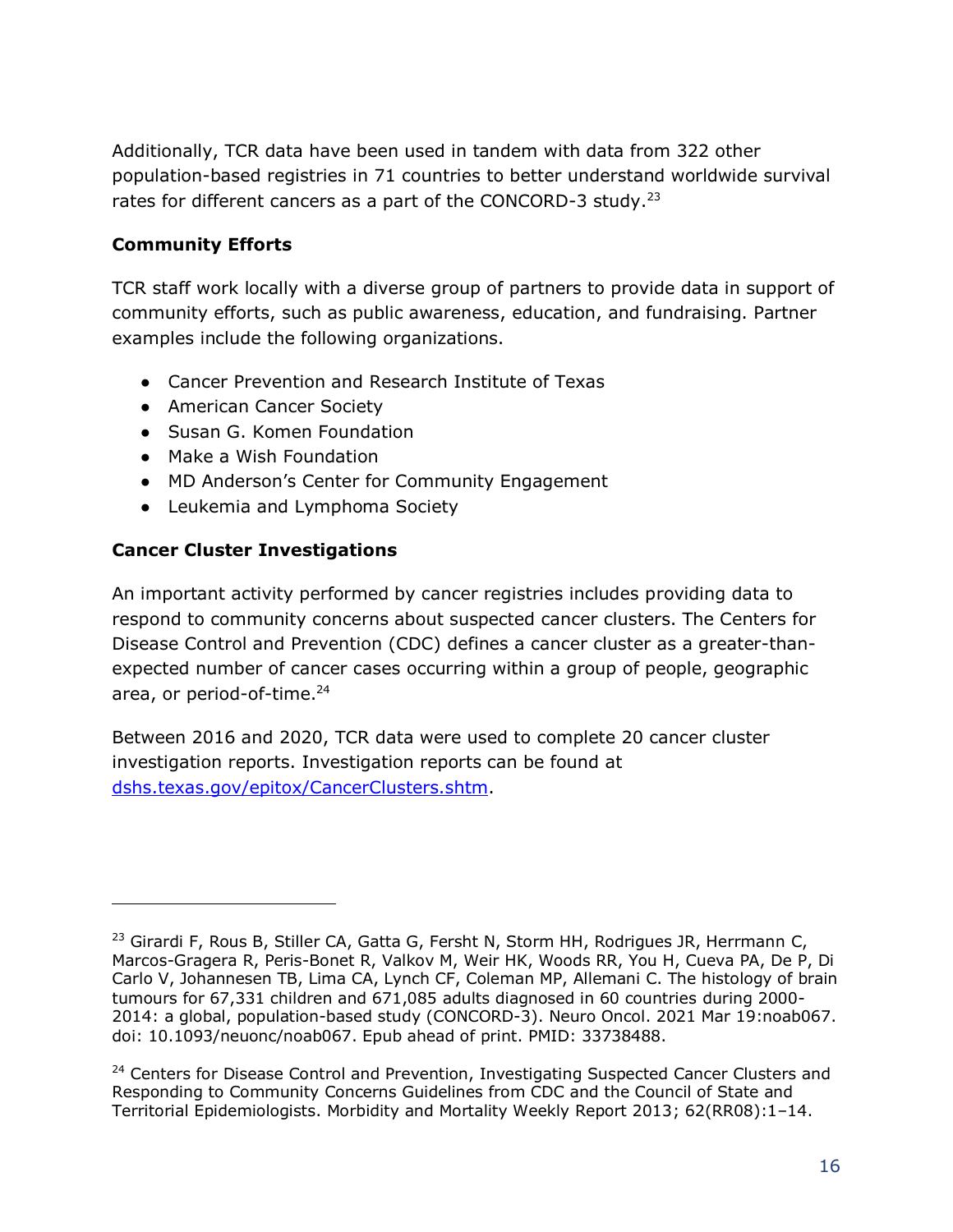#### **Accessing Texas Cancer Data**

To aid in state, national, and international efforts, the Department has made significant efforts to make TCR data available and accessible. Data tables and summaries with detailed information about cancer incidence, mortality, survival and prevalence in Texas, are available at [dshs.texas.gov/tcr/data/cancer-statistics.aspx](https://www.dshs.texas.gov/tcr/data/cancer-statistics.aspx)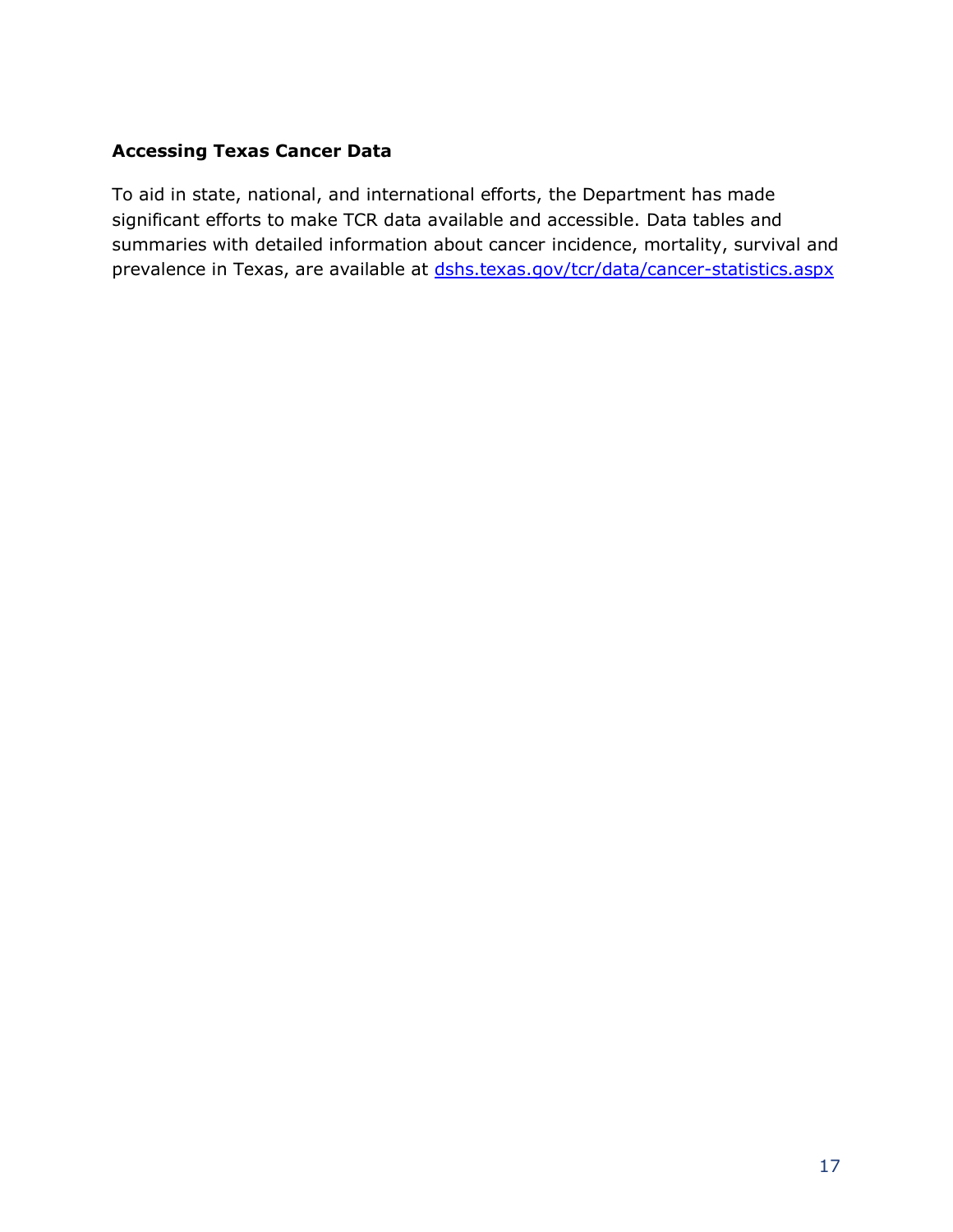### <span id="page-18-0"></span>**6.Conclusion**

From information collected through the Texas Cancer Registry (TCR), DSHS estimates that in 2021, 131,610 new cases of cancer will be diagnosed in Texas and 46,353 Texans will die from cancer. Of these cases, 1,319 new cases and 160 cancer deaths are expected to occur among children (birth to 14 years), and an additional 580 new cases and 77 cancer deaths are expected among adolescents (15 to 19 years). Cancer is the second most common cause of death in Texas for adults and the most common cause of disease-related death past infancy among children and adolescents.

Lung cancer is the leading cause of cancer death in Texas. The most common cancers diagnosed in Texas are breast cancer for women and prostate cancer for men. Incidence rates have markedly decreased for lung, colorectal, and prostate. However, incidence rates are increasing for uterine, thyroid, and liver cancers.

The number of cancer survivors continues to increase. An estimated 866,712 Texans are cancer survivors. These are Texans diagnosed with cancer between 1995–2017 who were alive as of January 1, 2018.

Cancer continues to have a significant impact on Texans, those seeking care in the state, and institutions providing cancer care. Accurate and complete collection and analysis of high-quality cancer data is central to the fight against cancer. The TCR continues to play a critical role in assessing the cancer burden in Texas and contributing to national and international cancer surveillance, research, control, and prevention.